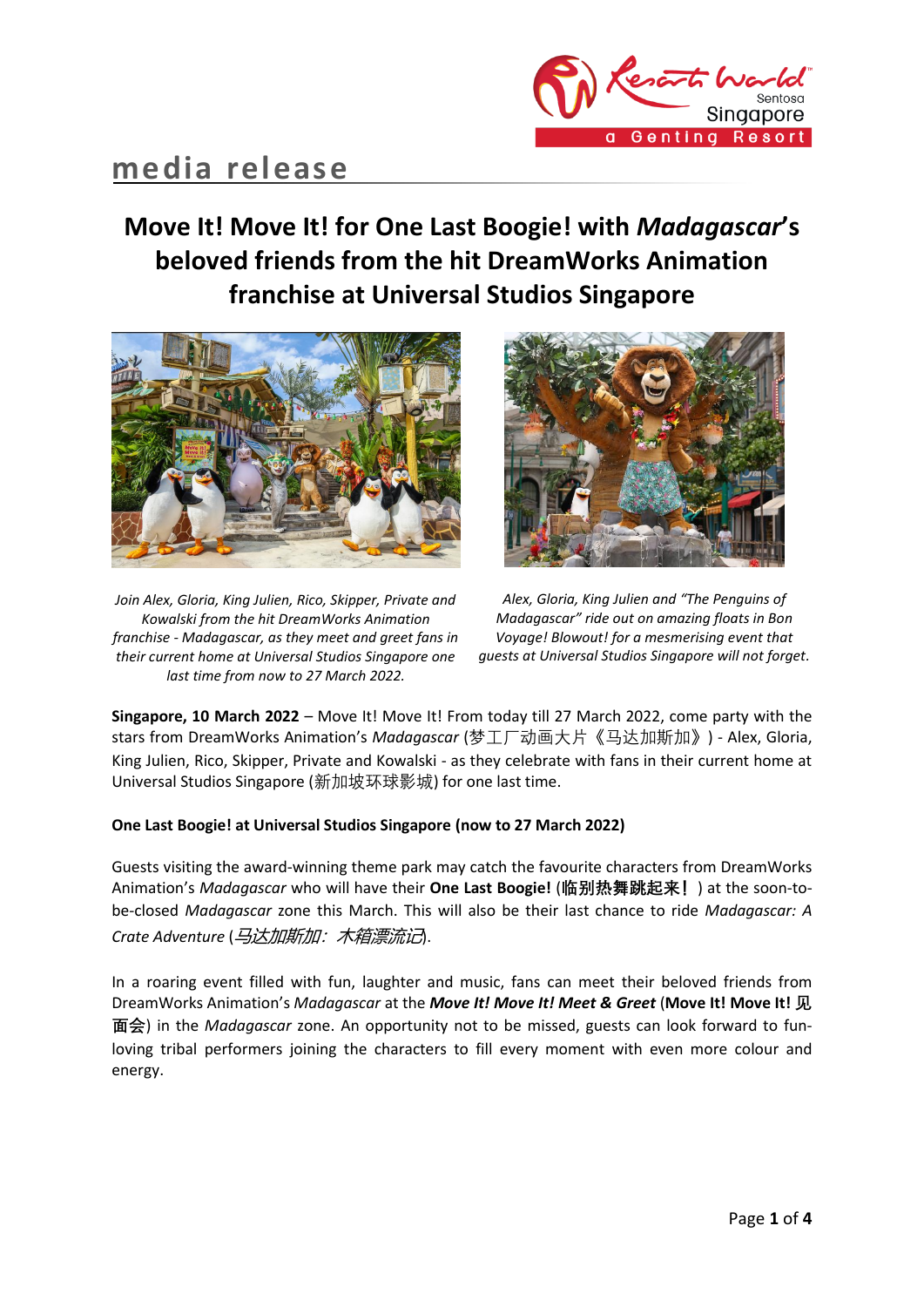



*Fans can look out for Bon Voyage! Blowout! where Alex, Gloria, King Julien and "The Penguins of Madagascar" parade on amazing floats, amidst the beautiful golden hour light in the evening at Universal Studios Singapore.*

As the day progresses, fans can look out for *Bon Voyage! Blowout!* (**一路顺风!继续闪耀!**) where Alex, Gloria, King Julien and "The Penguins of Madagascar" parade on amazing floats, amidst the beautiful golden hour light in the evening. Guests can still ride *King Julien's Beach Party-Go-Round* carousel which remains open till further notice.



## **Flavours from the wild! at Universal Studios Singapore (now to 27 March 2022)**

*From now to 27 March 2022, guests at Universal Studios Singapore can treat their taste buds to tasty nosh and drinks that include specially prepared Madagascar-themed snacks with island flavours.*

Adding to the wild and wonderful experience, guests at Universal Studios Singapore can treat their taste buds to delicious food and drinks specially prepared for the occasion at **Gloria's Snack Shack** (**河马小吃站**). Tasty nosh includes *Madagascar-*themed snacks with island flavours, such as:

- *Smoky Pork Mada-Husk* Smoky, tender pork pieces on skewers served with pineapple salsa, creamy satay sauce and fragrant butterfly pea coconut rice (S\$15)
- *Beef Brochette Mada-Husk* Deliciously smoky beef pieces on skewers, dipped into savoury satay sauce, and served with sliced pineapples, cucumbers and onions (S\$15)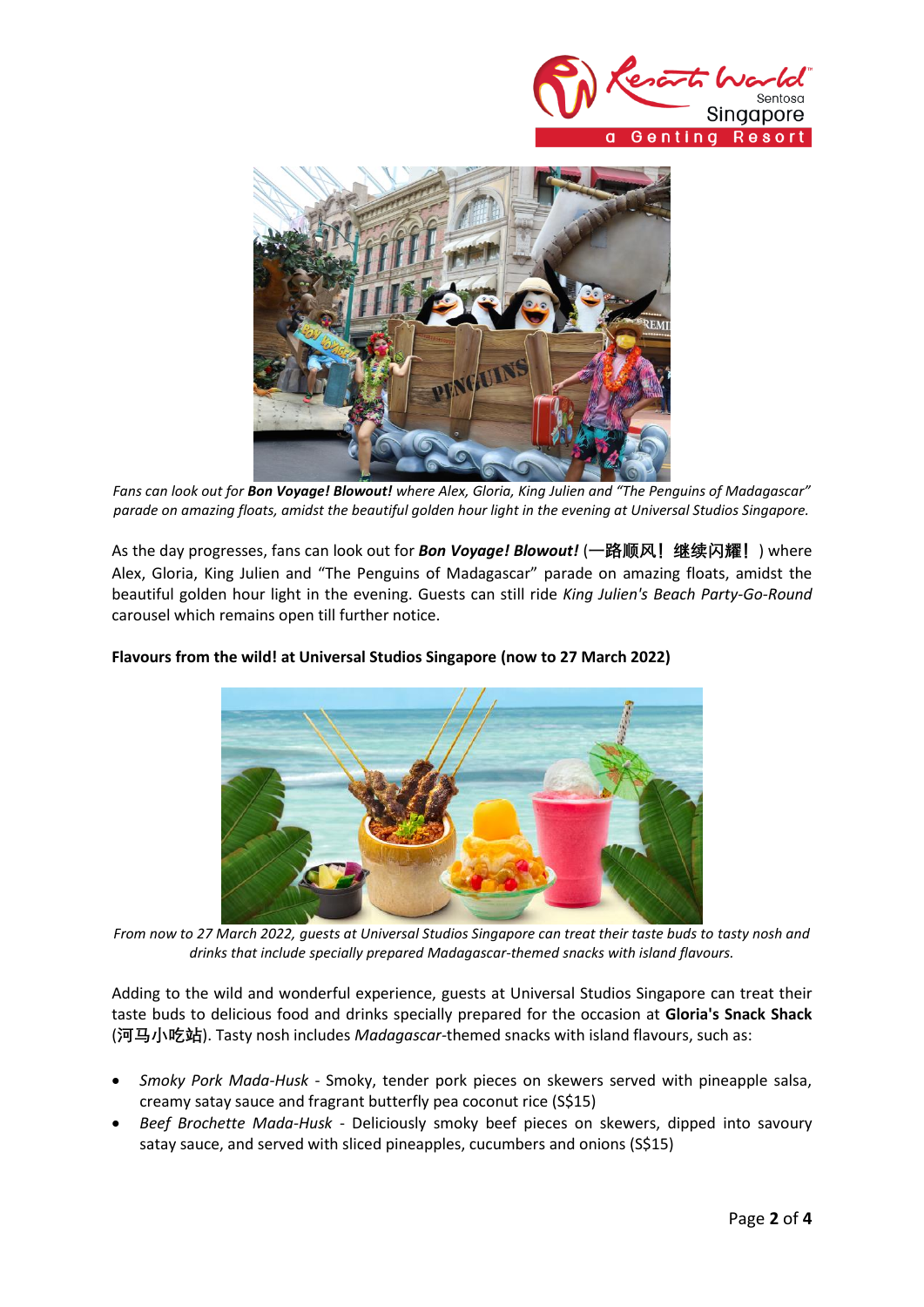

- *Crispy Chicken Mada-Husk* Perfectly fried and juicy chicken served with pineapple salsa, creamy satay sauce and fragrant butterfly pea coconut rice (S\$15)
- *Watermelon Shake* Thirst-quenching ice-blended coconut water with watermelon topped with a generous scoop of creamy coconut ice-cream (S\$8)
- *Madagascar Coconut Shake* Refreshing ice-blended coconut water topped with a generous scoop of coconut ice-cream and roasted coconut flakes (S\$9)
- *Tropical Mango Shaved Ice* Melt-in-the-mouth shaved ice topped with mango pudding and assorted fruits with a drizzle of passion fruit puree and creamy evaporated milk (S\$10)
- *Madagascar Strawberry Shaved Ice* Melt-in-the-mouth shaved ice topped with fruity pudding and slices of strawberry with a drizzle of mixed berries puree and creamy evaporated milk (S\$10)

From now to 27 March 2022, guests will be treated to irresistibly flavoured popsicles like mango, vanilla and others while stocks last – a perfect way to cool down from the tropical heat. Guests can also get a complimentary sticker featuring their favourite Madagascar characters to remember the occasion.

Selling fast, the S\$78 *Madagascar* **Farewell Special** (usual price S\$98) is now available for booking for visits to Universal Studios Singapore between now to 27 March 2022. It includes:

- One day adult ticket to Universal Studios Singapore
- S\$20 worth of *Madagascar* retail voucher (no minimum spend needed)
- S\$10 F&B voucher (no minimum spend needed)

## **Two-day-one-night (2D1N) Stay Wild! Package (now to 27 March 2022)**

Guests who want to rest and recharge after a full day of moving and grooving with *Madagascar's*  beloved stars from the wild at Universal Studios Singapore can treat themselves to a luxurious overnight stay at RWS with **2D1N Stay Wild!**.

From S\$415++, guests will enjoy a specially curated experience at Universal Studios Singapore with must-have *Madagascar* merchandise perfect as keepsakes, in addition to a night's stay in premium comfort at RWS. Guests may opt for the eco-luxurious **Equarius Hotel** (逸濠酒店) with spacious balconies and lush tropical views or the elegant and graceful **Hotel Michael** (迈克尔酒店) located just a stone's throw away from the award-winning theme park.

2D1N Stay Wild! Package includes:

- 1-night stay in deluxe room at Equarius Hotel or Hotel Michael
- Breakfast for 2
- One day ticket to Universal Studios Singapore for 2 adults
- 2 x S\$10 Universal Studios Singapore F&B Voucher at select F&B outlets (minimum spend S\$25)
- 2 x S\$5 Universal Studios Singapore Retail Voucher at select retail outlets (minimum spend S\$25)
- 1 x photograph opportunity with *Madagascar* characters (6R Digiphoto)
- Limited edition Madagascar merchandise for 2

Book now for a stay between now to 27 March 2022. Visit [www.rwsentosa.com/one-last-boogie](http://www.rwsentosa.com/one-last-boogie) for reservations and more information on Madagascar's farewell celebration. Terms and conditions apply.